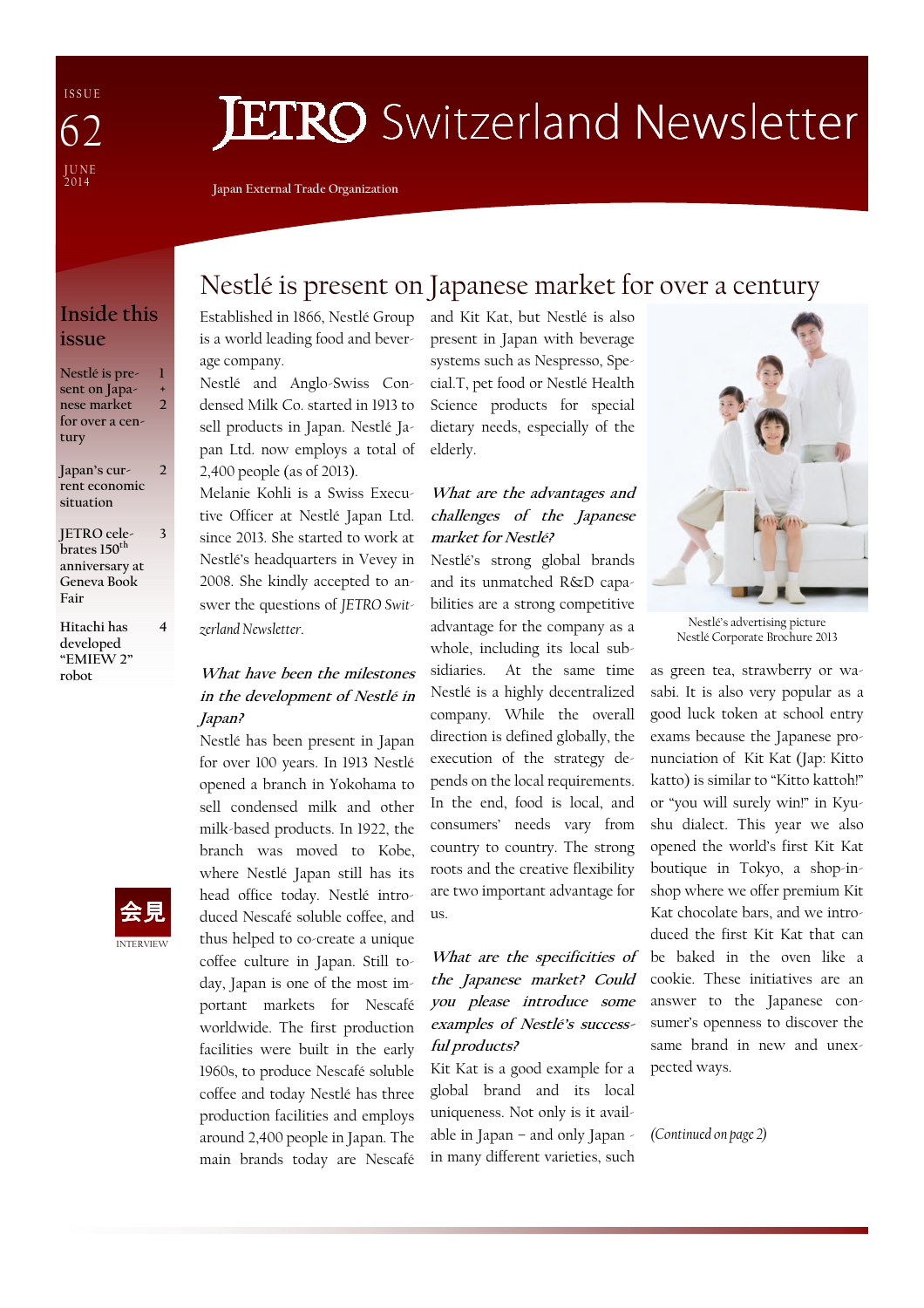# Japan's current economic situation

According to the May issue of the report published by the Bank of Japan (BoJ), "Japan's economy has continued to recover moderately as a trend, although the subsequent decline in demand following the front-loaded increase prior to the consumption tax hike has been observed".

Reflecting the recovery of Japan's economy, the Tankan judgment survey for large manufacturing enterprises increased from –8 in March 2013 to 17 in March 2014.

Japan's exports increased 5.1% to ¥ 6,069 billion in April over the year. Exports were up 3.6% for Asia, 2.5% for North America and 14.4% for Western Europe. Japan logged a trade deficit of ¥ 808.9 billion, down 7.8% from the previous year.

As further mentioned by the BoJ, "excluding the direct effects of the consumption tax hike, domestic corporate goods prices are expected to remain more or less flat for the time being". The consumer price index for Japan in March 2014 was 101.0 (2010=100), up 0.3% from the previous month, and up 1.6% over the year.





## Nestlé is present on Japanese market for over a century



(Continued from page 1)

#### What is the business situation and outlook (targets) of Nestlé in Japan?

Japanese lifestyles are changing. While the population is decreasing, the number of households in Japan is increasing, because of a growing number of single-person and two-person households. With less people per household, eating habits change. For example, while a conventional coffee machine could prepare many cups at a time, machines like Nescafé Dolce Gusto or Nescafé Barista meet the needs of today's consumer, to prepare one cup at the time, anytime.

And such machines are not only used in homes. We have introduced the Nescafé Ambassador system, where we provide a free machine to cater small offices, study groups or businesses. This system is extremely popular, and



Advertising picture for Nestlé's products: Kit Kat, Crunch and Aero Nestlé Corporate Brochure 2013

we already have over 120,000 Ambassador across the country. In the context of higher social isolation, such informal cafés present important opportunities for people to connect.

#### What are in your views the keys for the success on the Japanese market?

Like everywhere else, it is key to understand the consumer, to adapt to change and to anticipate needs.

What is the strategy of Nestlé



by main product groups Nestlé Corporate Brochure 2013

#### for its development in Japan?

Nestlé Japan contributes to Nestlé's global long-term objective to be the world's leading nutrition, health and wellness company. Good nutrition will play an ever more important role in the health and wellness of people. At Nestlé we want to build a business capable of both delivering shareholder value and helping people to improve their nutrition, health and wellness. And in Japan this certainly includes the health of a rapidly aging population.

SITUATION

動向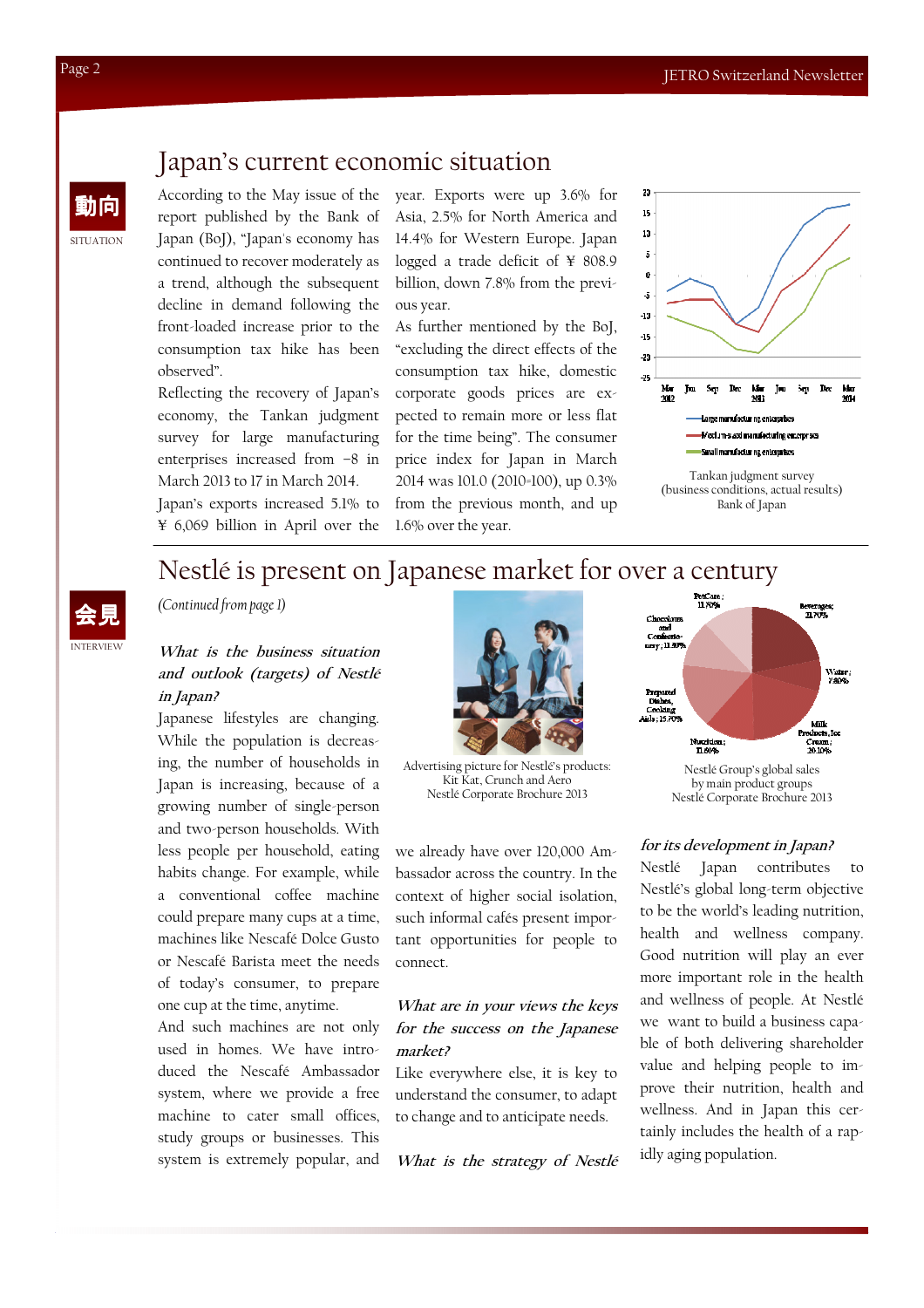# JETRO celebrates 150<sup>th</sup> anniversary at Geneva Book Fair



Japan's Pavilion at Geneva book fair Large audience for Japanese books JETRO's economic seminar

JETRO Geneva celebrated the 150<sup>th</sup> anniversary at Geneva International Book and Press Fair, held this year from April 30 to May 4.

#### Economic seminar

JETRO organized an seminar on May 2, in collaboration with the Swiss Japanese Chamber of Commerce (SJCC).

Philippe Dallais, Ethnographic Museum of Neuchâtel, introduced the beginnings of trade between Japan and Switzerland.

Roger Mottini, editor of the book "Switzerland and Japan 1864— 2014. 150 Years of Official Relations. 150<sup>th</sup> Anniversary Yearbook",



provided an overview of the main players of the history of Swiss— Japanese relations: Elie Ripon, Johann Caspar Horner, Aimé Humbert, Rodolphe Lindau, Henry Dunant (founder of the Red Cross) and Colonel Gertsch. Georg Blind, University of Zurich, underlined that Japan-Switzerland Free Trade and Economic Partnership Agreement (JS-FTEPA) liberalized almost 70% of bilateral trade value. The total tariff saving was CHF 8.75 million for Japan in 2012.

Pierre Schaufelberger, Vice-President of Nestlé, Regional Management Zone Asia, Oceania,



Africa and Middle-East, introduced the history of Nestlé's activities in Japan (see article pages 1 and 2).

Ivan Pictet, President of the Fondation pour Genève, outlined some economic and financial figures related to Japan.

About 50 participants attended this seminar.

#### JETRO's booth

JETRO also held a booth at the fair. Our staff promoted industrial tourism and provided leaflets and information to visitors interested to invest in Japan.



Roger Mottini, editor of the book "Switzerland and Japan 1864—2014. 150 Years of Official Relations. 150th Anniversary Yearbook"



Pierre Schaufelberger, Vice-President, Regional Management Zone Asia, Oceania, Africa and Middle-East, Nestlé SA



Ivan Pictet, President of the Fondation pour Genève

**ACTIVITY** 活動